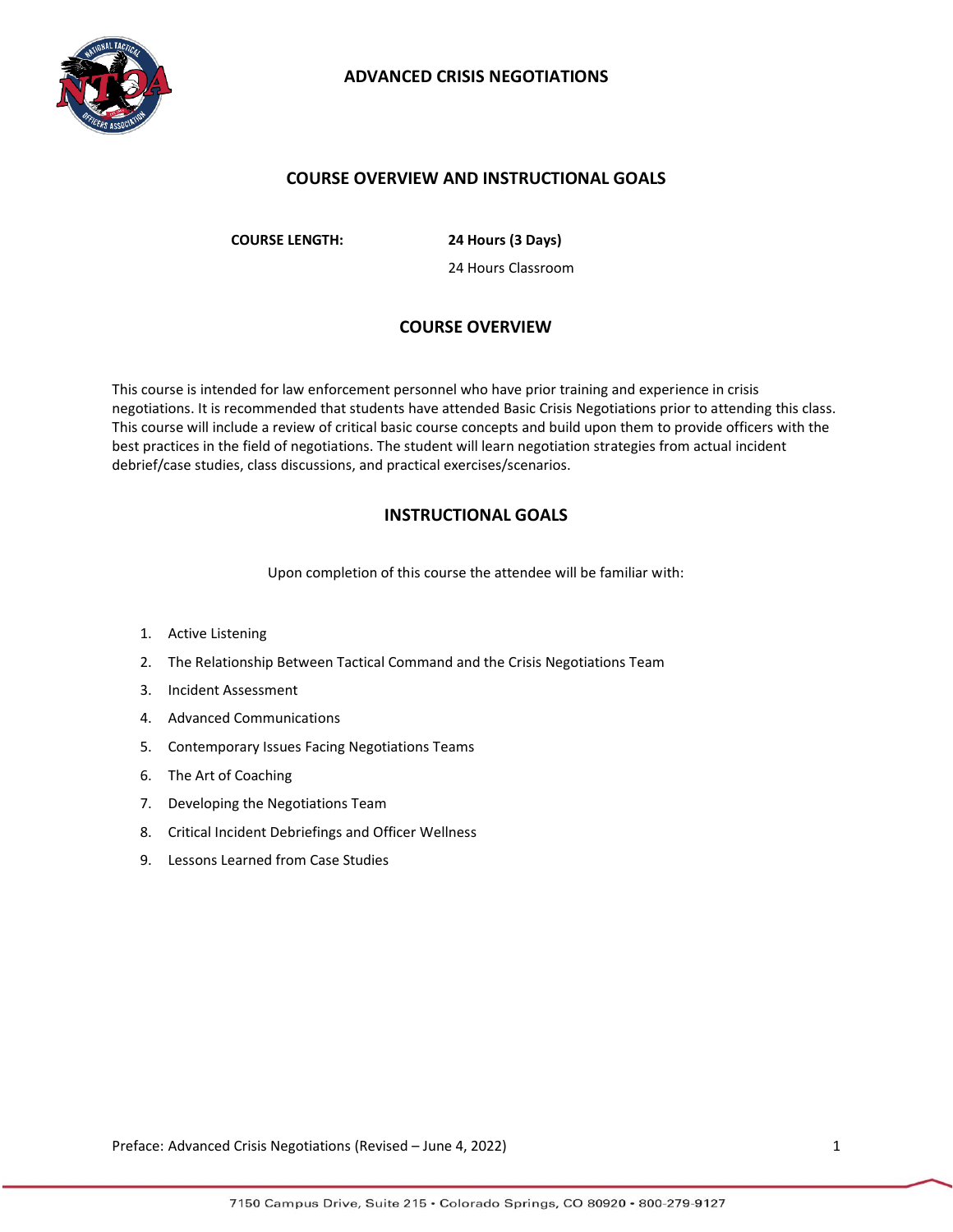

# **DAY TO DAY / HOUR TO HOUR AGENDA**

## **DAY ONE**

| Hours:    | Instruction:                                                               |
|-----------|----------------------------------------------------------------------------|
| 0800-0830 | Course Introduction and Administration                                     |
| 0830-0930 | Active Listening Introduction Exercise                                     |
| 0930-1100 | <b>Active Listening Skills</b>                                             |
| 1100-1200 | The Relationship Between Tactical Command and the Crisis Negotiations Team |
| 1200-1300 | Lunch (not provided)                                                       |
| 1300-1500 | Incident Assessment                                                        |
| 1500-1630 | <b>Focused Listening</b>                                                   |
| 1630-1700 | Bunches of 5's                                                             |
|           |                                                                            |

### **DAY TWO**

| Hours:    | Instruction:                                              |
|-----------|-----------------------------------------------------------|
| 0800-0900 | Group Takeaways and Discussion                            |
| 0900-1100 | Contemporary Issues                                       |
| 1100-1200 | The Art of Coaching                                       |
| 1200-1300 | Lunch (not provided)                                      |
| 1300-1400 | <b>Team Development</b>                                   |
| 1400-1530 | <b>Critical Incident Debriefings and Officer Wellness</b> |
| 1530-1700 | Incident Debrief/Case Study                               |

#### **DAY THREE**

| Hours:    | Instruction:                   |
|-----------|--------------------------------|
| 0800-1200 | Scenario Exercise in Classroom |
| 1200-1300 | Lunch (not provided)           |
| 1300-1645 | Scenario Exercise in Classroom |
| 1645-1700 | Course Closeout                |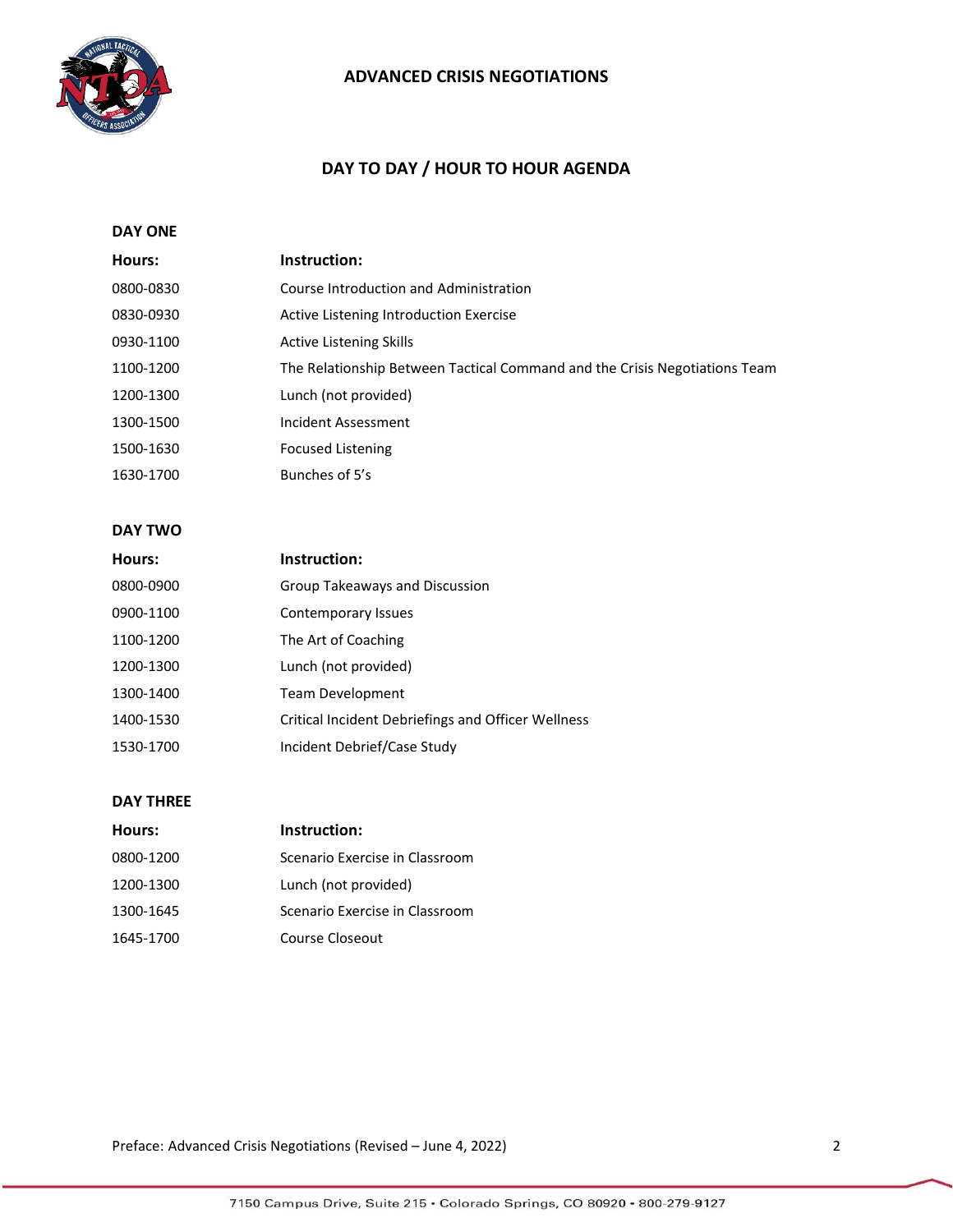

### **COURSE OUTLINE**

- I. Preface
	- A. Course Overview
	- B. Instructional Goals
	- C. Agenda
	- D. Outline
	- E. Co-Host Logistics
- II. Active Listening Introduction Exercise

#### III. Active Listening Skills Review

- A. Behavioral Change Stairwell
- B. Goals of Active Listening
- C. Empathy
- D. Empathy vs. Sympathy
- E. TEDS PIE
- F. Demonstrate Active Listening Skills
- G. Rapport
- H. Emotionality/Rationality Balance
- IV. The Relationship Between Tactical Command and the Crisis Negotiations Team
	- A. Team Environment
	- B. Concepts of Time
	- C. Common Operational Picture
	- D. Training
	- E. Case Law

### V. Incident Risk Assessment

- A. Why Conduct Risk Assessments During a Crisis Negotiation?
- B. Understanding Motivation
- C. Incident Assessment
- D. Situational Factors
- E. Behavioral Factors
- F. Types of Behaviors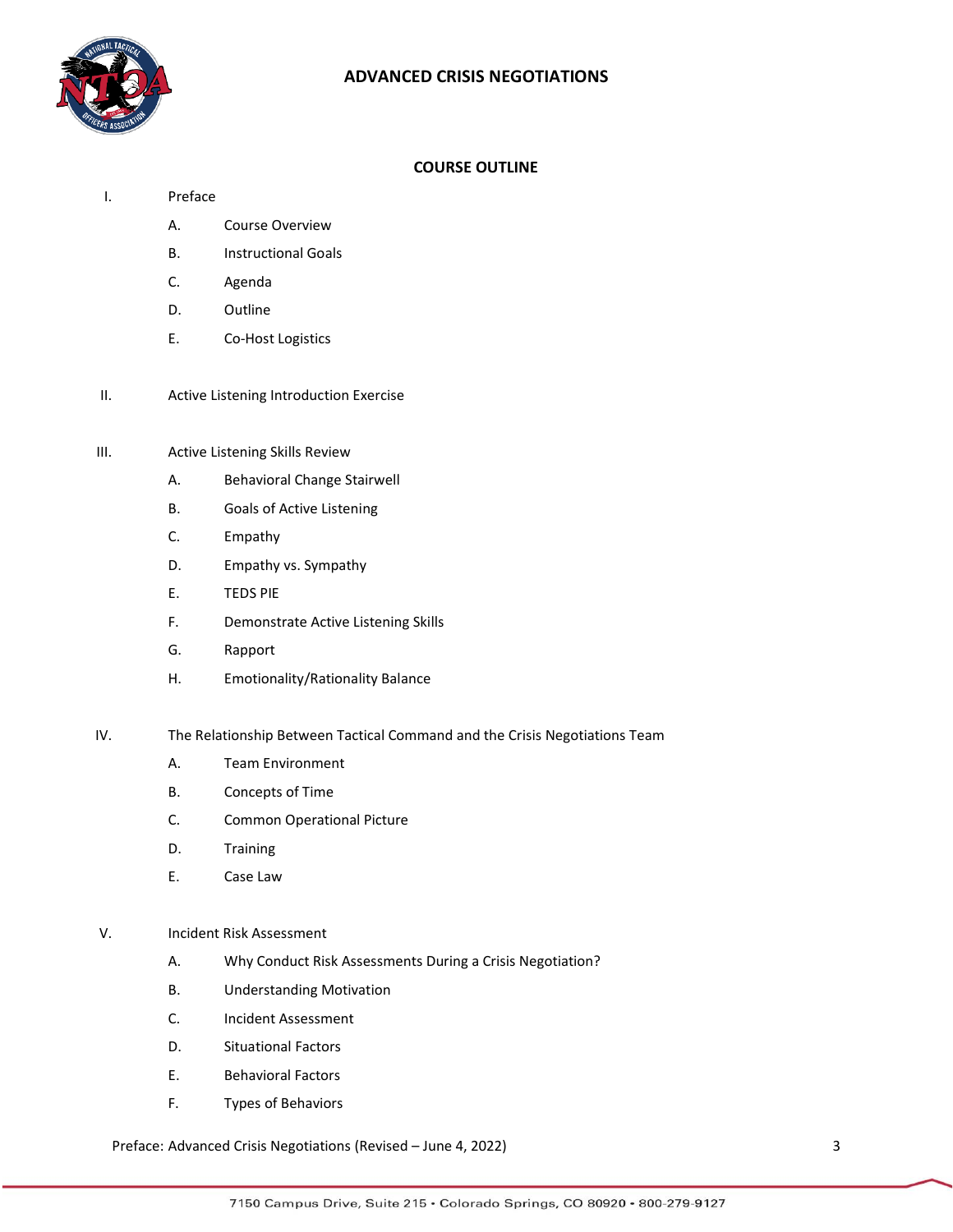

- G. The Language of Assessment
- H. Subject Actions
- VI. Focused Listening
	- A. Aspects of Listening
	- B. Emotions
	- C. Biases
	- D. Focused Listening Examples
- VII. Bunches of 5's
- VIII. Contemporary Issues
	- A. Mental Health
	- B. Working with LGTBQ
	- C. Negotiating in Different Environments
	- D. Cross Cultural Considerations
	- E. Suicide by Cop
	- F. Negotiating with One of Your Own
	- G. Non-Responder
	- H. SWAT Team/Negotiation Team Relationship

## IX. The Art of Coaching

- A. Functions of a Coach
- B. Techniques of Coaching
- C. Coach Debriefing
- D. Common Coaching Errors

#### X. Team Development

- A. Recruitment
- B. Selection
- C. Training
- XI. Critical Incident Debriefings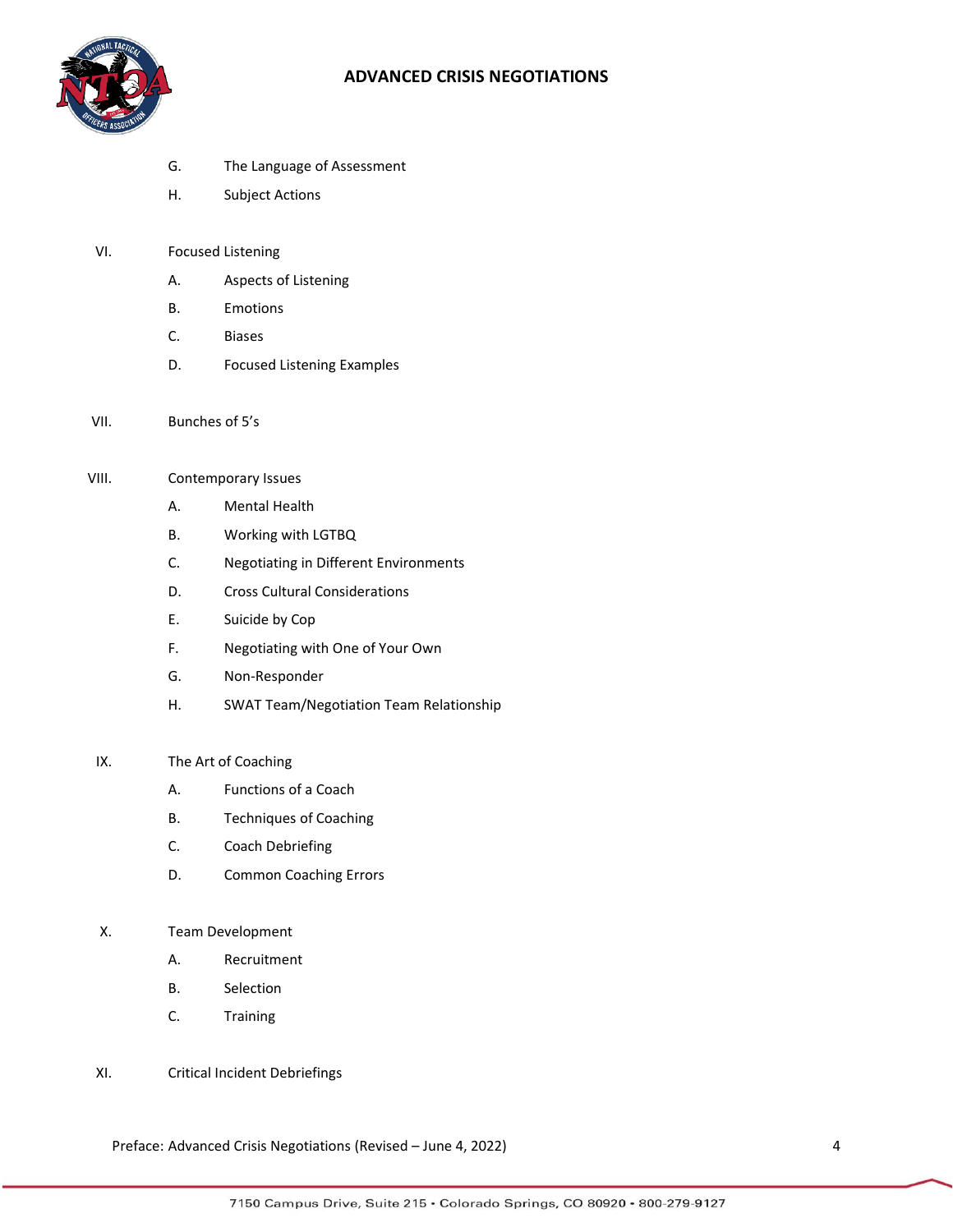

### XII. Officer Wellness

XIII. Scenario Exercises in Classroom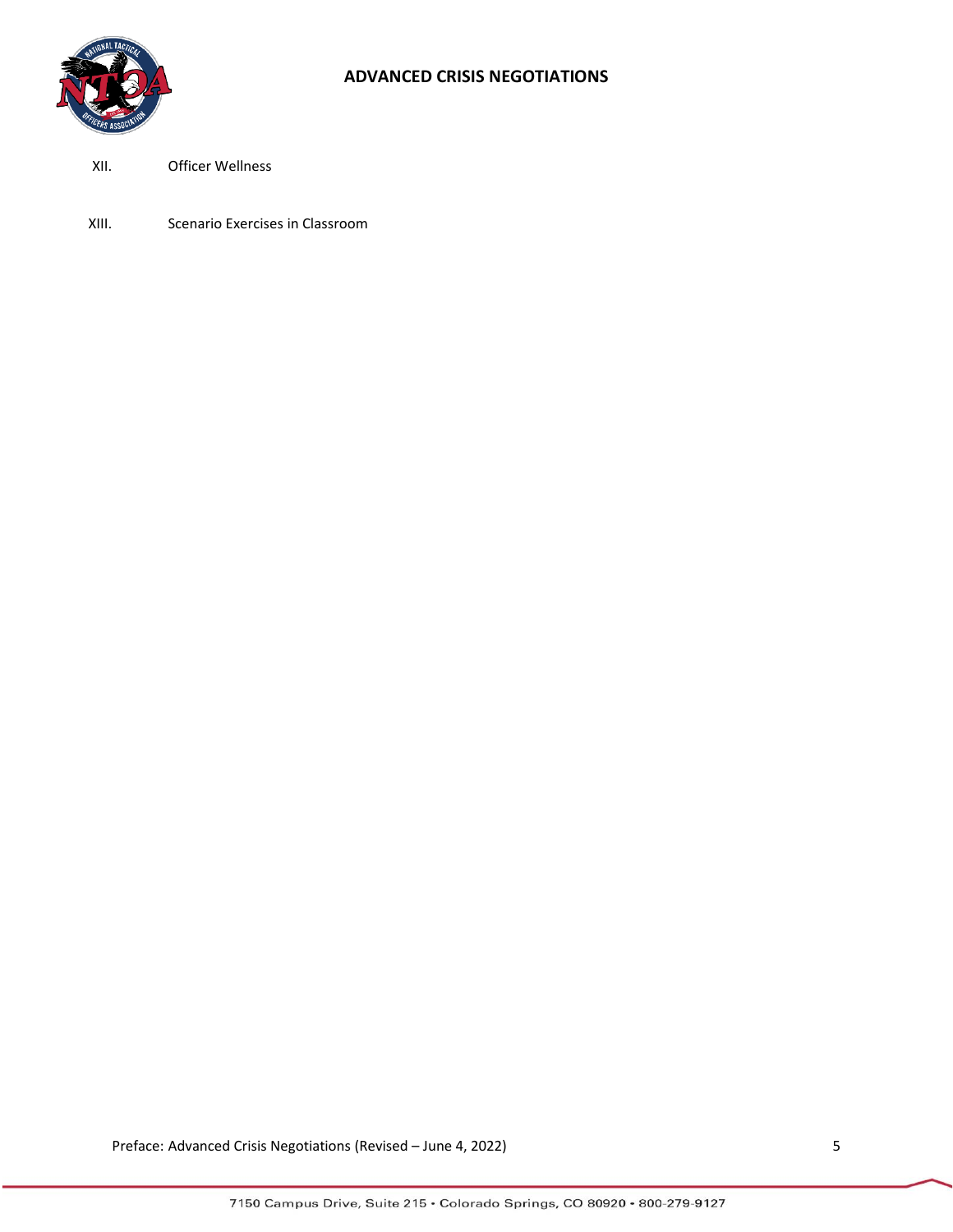

### **CO-HOST LOGISTIC REQUIREMENTS**

#### **CLASSROOM**

- Adequate seating for up to 34 students with tables, good ventilation
- Marker board & markers
- Flip chart with paper

#### **AUDIO VISUAL**

- LCD Projector for computer presentation
- Large projection screen (minimum of 6'x6' screen size)
- Speaker system to connect to laptop for audio
- Extension cord and power strip

### **OTHER**

- Access to copier
- **Two or three additional rooms needed (depending on class size) for class exercises and role-playing scenarios**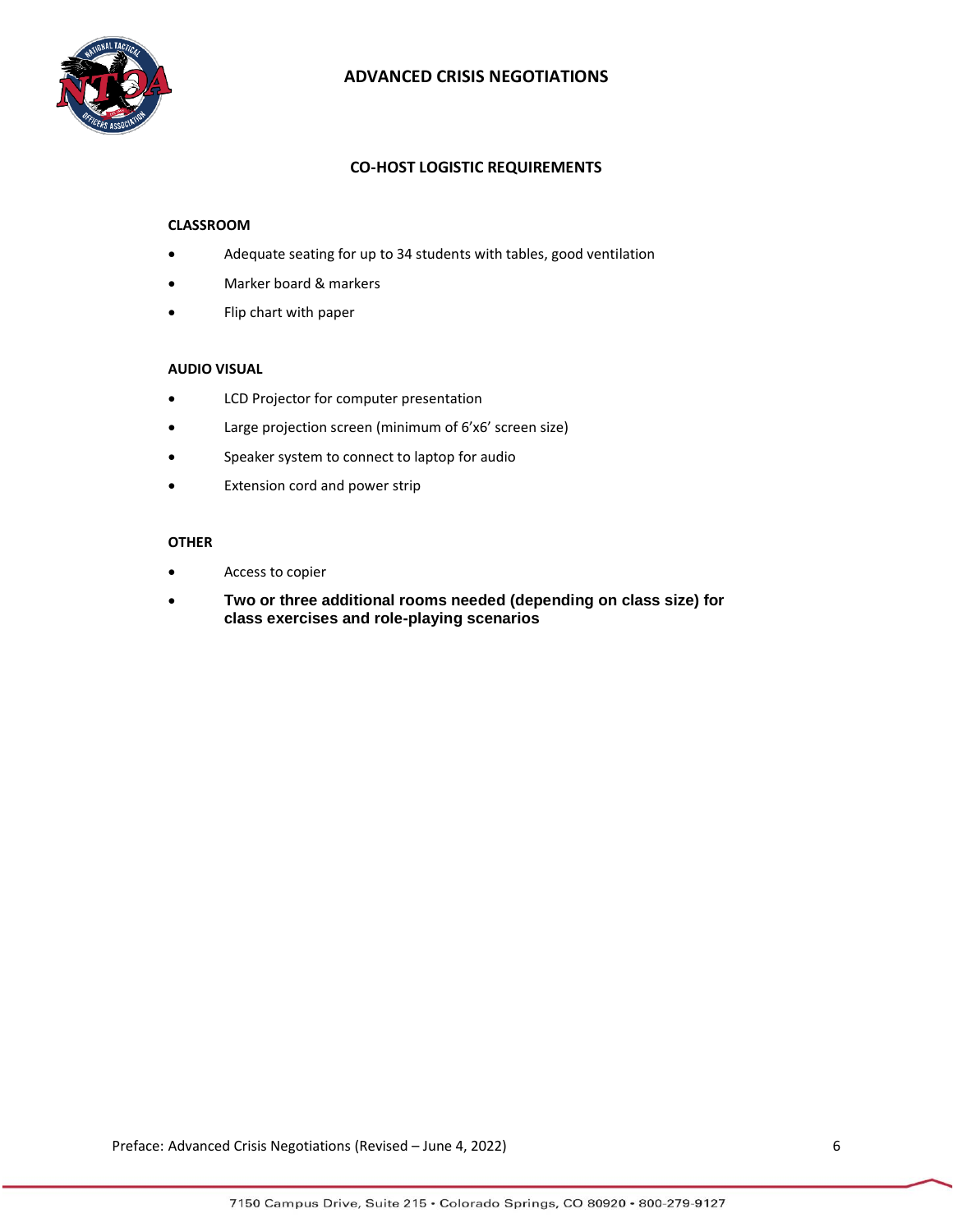

### **STUDENT EQUIPMENT LIST**

### **INDIVIDUAL**

- Law Enforcement I. D.
- This course is conducted entirely in the classroom
- Laptop is helpful to the student, but not mandatory. Student notebooks will be made available via Dropbox.
- Business casual dress may be worn